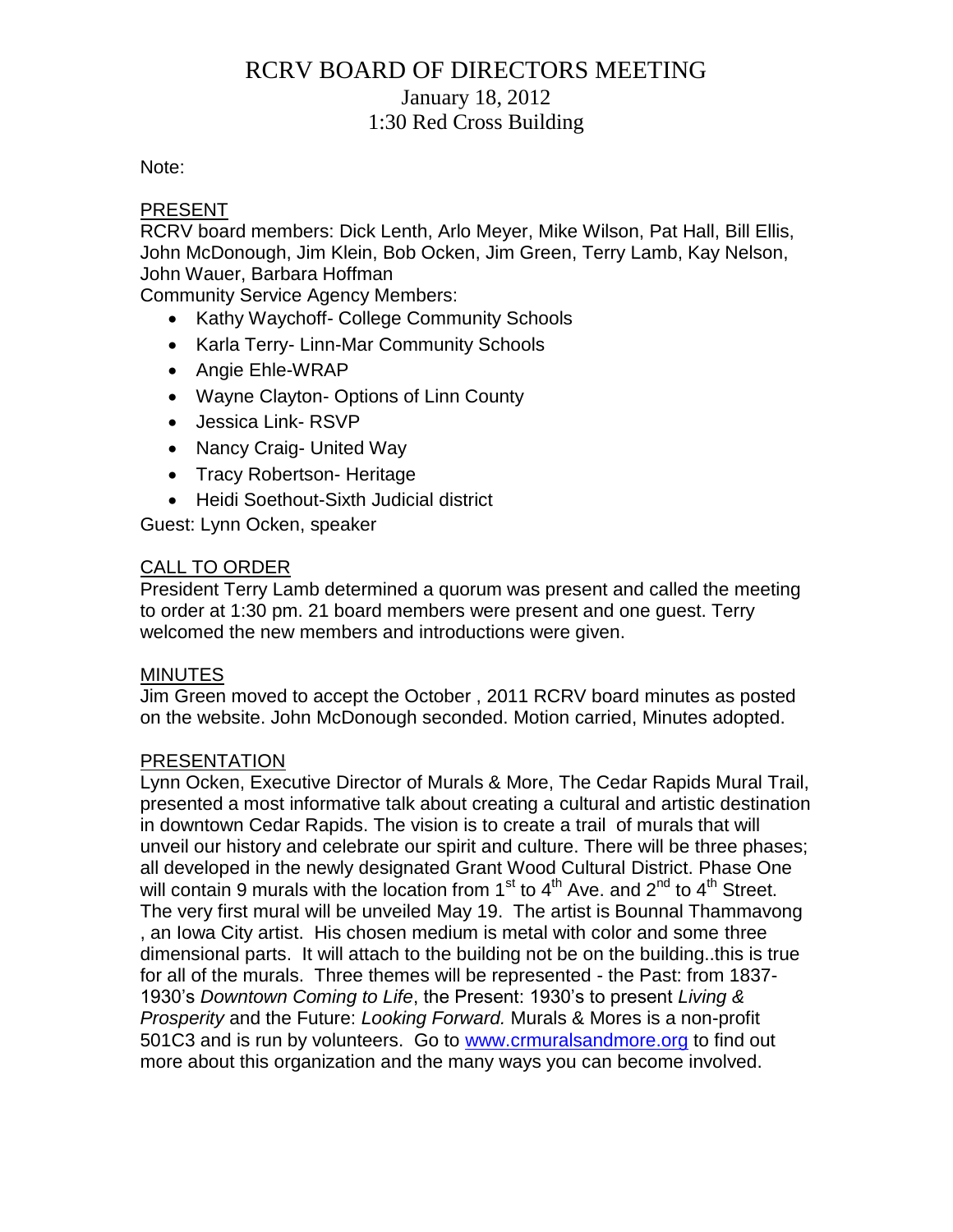# RCRV BOARD OF DIRECTORS MEETING January 18, 2012 1:30 Red Cross Building

### NEW BUSINESS

 Approval of new board members: John McDonough moved to accept the two board members; Jessica Link, RSVP and Jessie Dresing, Spanda, Inc. Jim Green seconded.

Motion carried and new board members were welcomed.

- Background of RCI Grant process and planning. Rockwell Collins has approved \$10,000 for the grant. The Executive board has decided to continue with last year's theme: Assistive Technology as there is such a need in this area. Terry will appoint an ad-hoc chairman and committee.
- Discussion on Strategic Planning for 2012. Terry reviewed the three action items under marketing; two items under recruitment and three items under service. (see addendum #1)

## PARTNER AGENCY REPORTS

- Options of Linn County- Wayne Clayton ( he usually sends his report)
- Heritage- Tracey Robertson; Tracey manages the Elder Abuse Program and the Money Management Program. There are 10 volunteers for the Money Management Program and now they are looking for Linn County clients for the program.
- United Way of Eastern Iowa- Nancy Craig; Results of UW campaign will be announced January  $19<sup>th</sup>$ ; volunteers are needed in all areas and the UW website is much easier to navigate for volunteer opportunities; working with HR departments to add volunteer opportunities for retirees, May  $10<sup>th</sup>$  has been designated Day of Caring.
- WRAP- Angie Ehle: WRAP completed 35 total jobs this year. These were designed and led by nine different designers including three new designers
	- o 20 builds
	- o 4 removals
	- o 4 aluminum ramps installed and 4 removed
	- o 2 repairs
	- o 1 model ramp, used for presentations and awareness events
- Sixth Judicial District Heidi Soethout; Heidi reported on a successful Martin Luther King Jr. Day and now gearing up for VITA
- College Community School- Kathy Waychoff
	- o Superintendent Dick Whitehead has announced his retirement effective June 30. A nationwide search has begun for his replacement.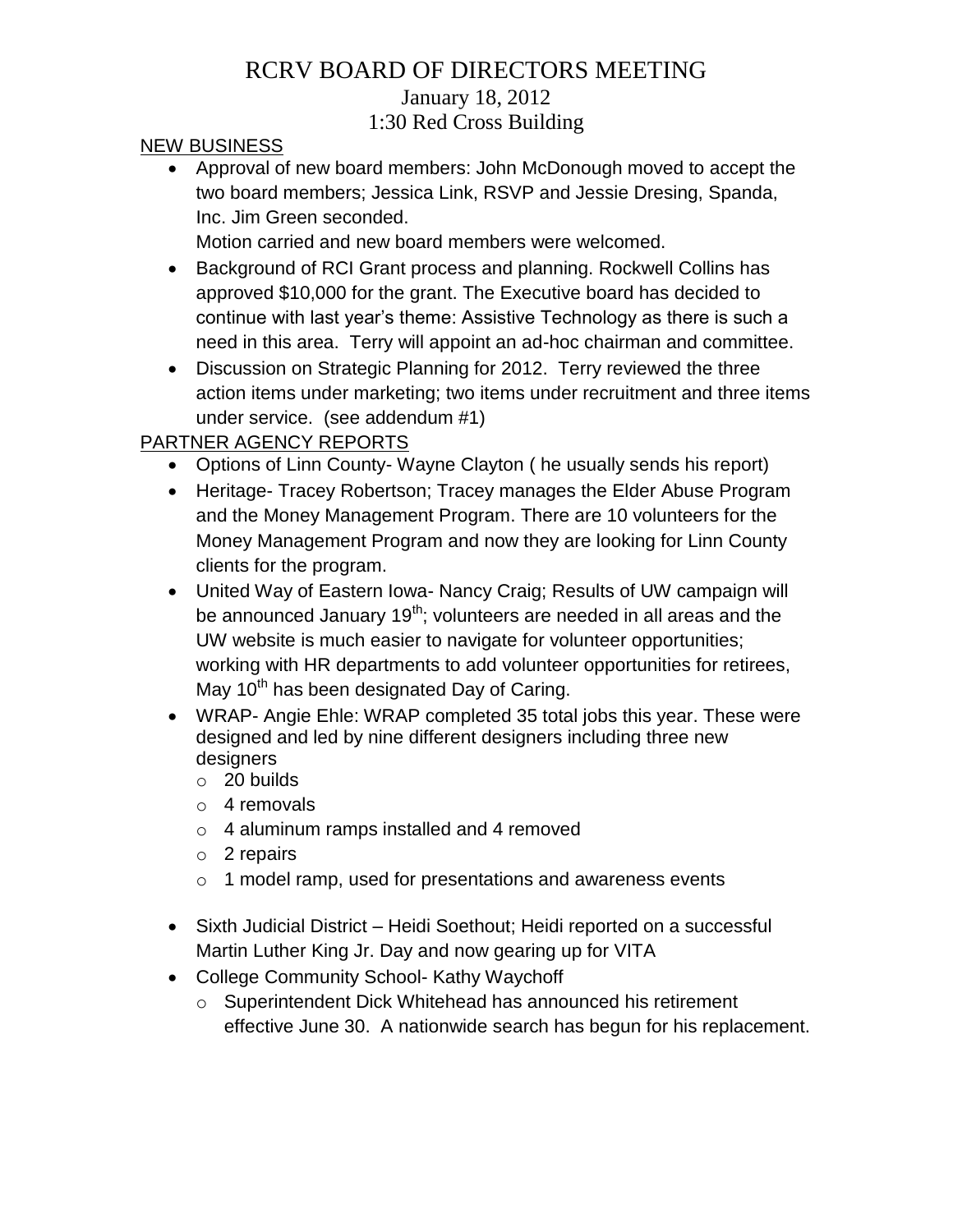# RCRV BOARD OF DIRECTORS MEETING

## January 18, 2012

### 1:30 Red Cross Building

- o We always need volunteers to read to and with our young students. Many students do not have an adult in their life to help them with reading.
- o We can use help with Chess Club on Thursdays from 3:45 to 5:00. Basic knowledge of chess is helpful.
- o Everyone can support their local schools by clipping General Mills Box Tops for Education, Campbell's Soup Labels, labels from Tyson food products, etc. Please check with the school you support for programs that they participate in.
- o College Community Schools will host the annual Iowa Governor's Volunteer Awards for Volunteer Service. Dates in June are being considered but a firm date has not been set.
- Linn-Mar School District- Karla Terry; Karla thanked both Mike Wilson and Jim Green for judging for the district.
- RSVP- Jessica Link: Jessica reported that Rachel Menard's last day as Jones County Coordinator was January 17<sup>th</sup>. Interviews will be taking place for her position. There have been 7 new volunteers since October with 67,000 hours being reported for 2011.

RCRV COMMITTEE CHAIR REPORTS ( you should have each of these reports…if not, email and ask for them)

- COMMUNITY PROJECTS- John McDonough
	- $\circ$  As this is the first meeting since our annual board meeting in November, I will include Nov, Dec and early Jan Community Projects meetings in this report.
	- o Mike and Esther Wilson received an Outstanding Individual Philanthropists award in Iowa City in early December. The proceedings were outstanding.
	- o We held our Dec 1st Community Projects Meeting at Options of Linn County in their new facility and was hosted by Wayne Clayton. Thank you Wayne for your hospitality and then the tour of your facility.
	- o The WRAP program had a couple of builds in December for a total of 34 for 2011, a new record for the program. We also have had a couple of builds so far in Jan as the weather held out for a while.
	- o Tom Patterson is assisting students @ Metro High School with the FIRST Robotic Program.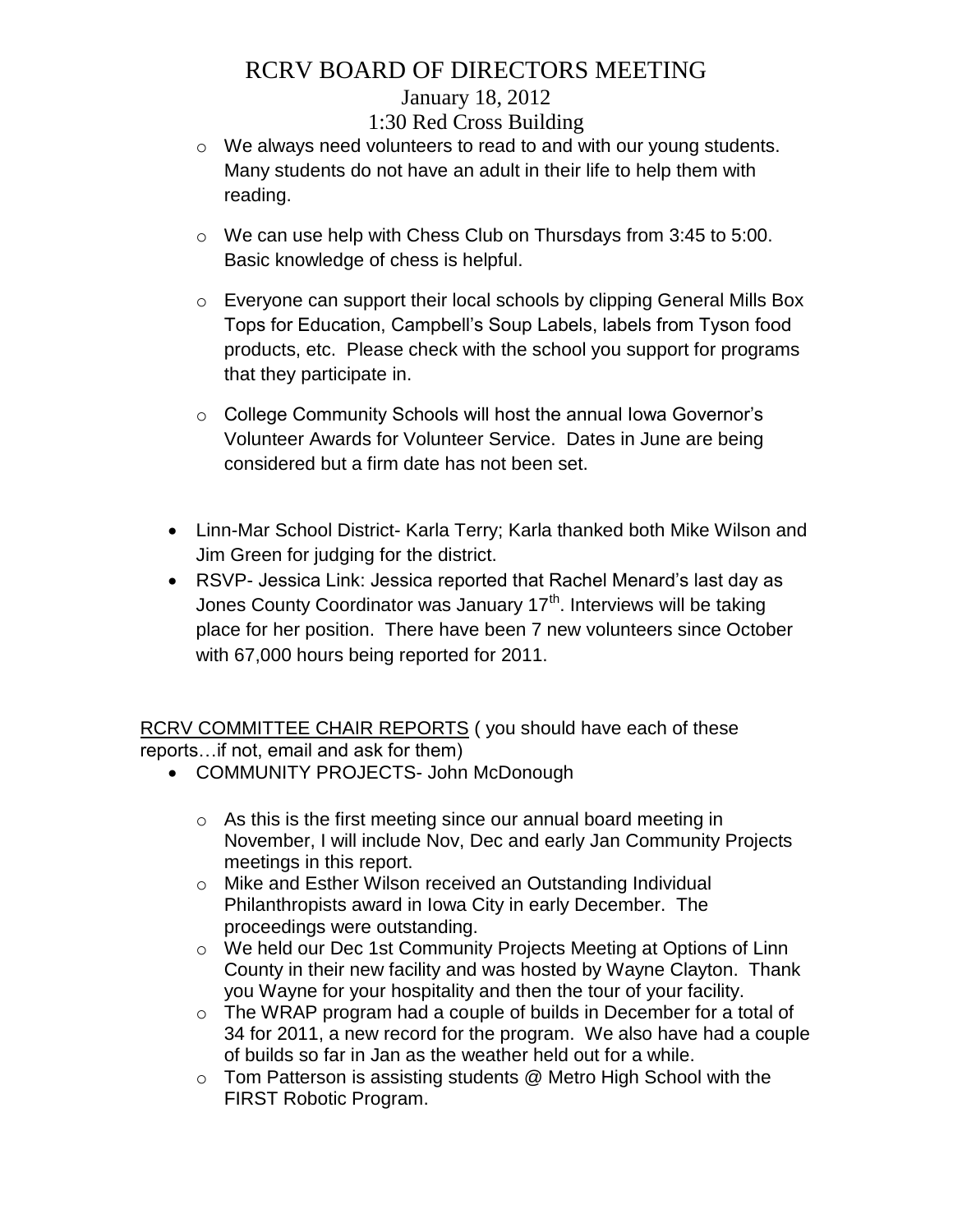# RCRV BOARD OF DIRECTORS MEETING

## January 18, 2012

## 1:30 Red Cross Building

- o East Central United Way of Iowa named Jessica Link as Barbara Hoffman's replacement.
- o St Lukes SHIIP efforts allowed us to see approximately 500 more clients during the Open Enrollment Period this year (1460 clients) over last year.
- o We signed up several new members during our monthly orientation meetings.
- o Mike Wilson and Arlo Meyer continued with Honor Flight activities. They hope to have 3 flights next year with the first set up for the April Timeframe. They are having difficulty in filling the seats with WWII veterans. They are looking now to include Korean War Veterans.'
- o A new procedure for Winter Weather Closures was set up. See the front end of my weekly minutes for the procedure.
- o We continue to support lots of area nonprofit agencies requirements. I won't go into the details, but see my weekly minutes for information.

If you can dream it, we can do it.

- COMMUNICATIONS- Jim Green
- DATA BASE- Jim Klein
	- o The mailing label list for the RCRV November newsletter was made and sent to Rockwell Collins.
	- oThe new retiree list was sent to Jessica Link at RSVP so a welcome letter can be sent to these people. This was the list for September, October and November 2011. This list contained 27 names.
	- o Database was updated for:
		- Obituaries from Wilma Shadle
		- Miscellaneous updates from phone and email messages
		- New retirees list for September, October and November 2011.
			- Initial work on updating addresses based on returned newsletters.
- MEMBERSHIP /RECRUITMENT- Jessica Link

### ADJOURNMENT

Terry Lamb adjourned the meeting at 2:50.

 The next board meeting will be February 15, 2012 at 1:30 at the Red Cross building.